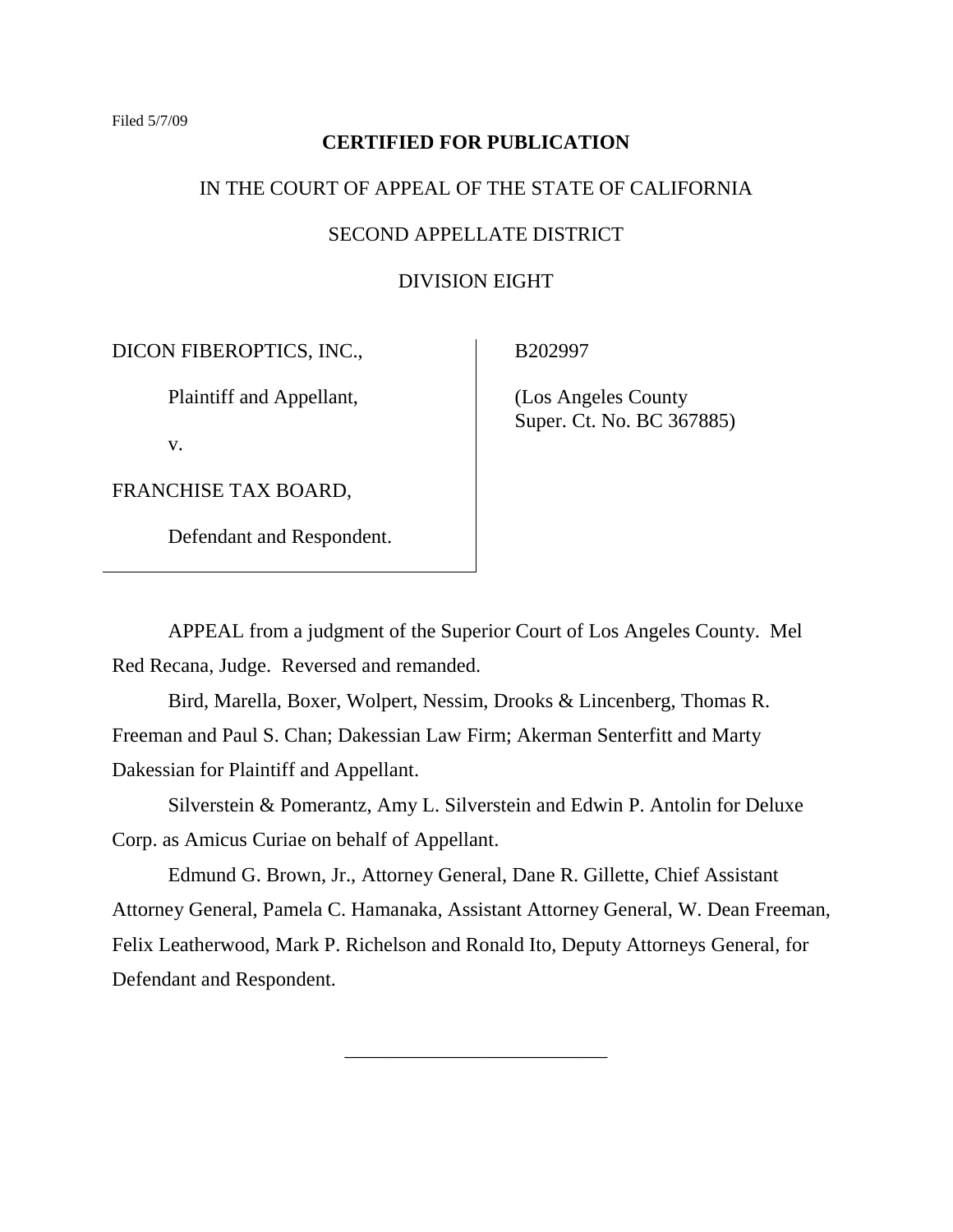Dicon Fiberoptics, Inc., appeals from the trial court's judgment sustaining without leave to amend the demurrer of the Franchise Tax Board to Dicon's complaint seeking refund of a tax credit for employing disadvantaged workers. To receive the credit, Dicon submitted vouchers to the board certifying Dicon had employed disadvantaged workers. After auditing the vouchers, the board partially denied the tax credit to Dicon. Dicon contends the board has no legal authority to audit its vouchers, a contention we reject. We nevertheless conclude Dicon states a cause of action that the board exercised its audit power improperly, and therefore the trial court erred in sustaining the board"s demurrer. Accordingly, we reverse and remand.

## **FACTS AND PROCEEDINGS**

Certain areas and localities in California suffer from persistently high unemployment, poverty, and anemic economic growth and activity. Hoping to remedy these problems, the Legislature enacted Government Code section 7070 et seq., which is known as the Enterprise Zone Act (Act). The Act"s purpose is to reduce obstacles the Legislature believes impede private investment and business in economically depressed areas in California. (See Gov. Code, § 7071, subd. (a).) The Act permits city and county governments containing depressed regions within their jurisdictions to apply to the Department of Housing and Community Development (DHCD) for designation of those regions as "Enterprise Zones." (Gov*.* Code, §§ 7072, subd. (a), 7073, subds. (a), (b).) Businesses operating within an Enterprise Zone that hire certain categories of disadvantaged workers – known as "qualified employees" – earn tax credits for the wages they pay those workers. (Rev. & Tax. Code, § 23622.7.) Depending on the length of time of employment, the tax credit is between 10 and 50 percent of a worker's wage. (*Id.*, subd. (a).)

In 1994, the Legislature expanded the categories of qualified employees covered by the Act from *participants* in certain economic assistance and job programs to those

2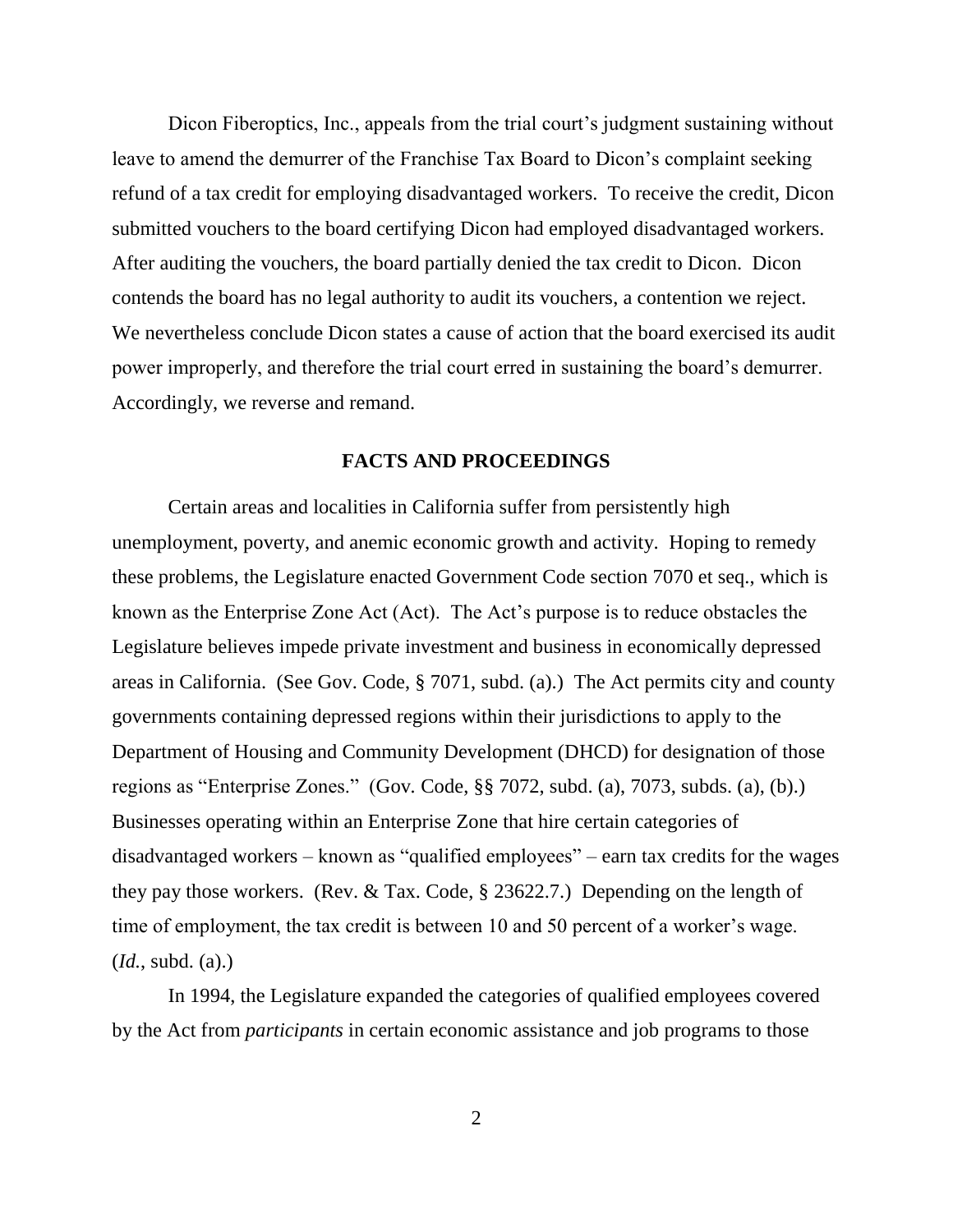*eligible* to participate in those programs.**<sup>1</sup>** (Assem. Com. on Revenue and Taxation, Analysis of Sen. Bill No. 1770 (1993-1994 Reg. Sess.) as amended June 2, 1994.) Lawmakers anticipated that because a worker's *eligibility* to participate in a job or assistance program involved standards less black-and-white than confirming *actual* participation, the Legislature"s expansion of the types of workers whose employers could receive a tax credit increased the risk of tax abuse. Thus, administrative regulations governing the credit required the local entity operating an Enterprise Zone to establish a vouchering program to certify a worker satisfied the statutory criteria of a "qualified employee." (Cal. Code Regs., tit. 25, § 8463, subd. (a)(1).) Depending under which job or assistance program a worker was deemed a "qualified employee," a vouchering program required a variety of documents to prove the worker met the statutory criteria. (Rev. & Tax. Code, § 23622.7; Cal. Code Regs., tit. 25, §§ 8463, 8466.) Following a vouchering program"s receipt of documents proving a worker was a "qualified employee," the business employing the worker could receive a voucher from local authorities identified by the program.**<sup>2</sup>**

**<sup>1</sup>** The programs included the Job Training Partnership Act (JTPA) and its successor program, the Workforce Investment Act; the Greater Avenues for Independence Act of 1985 (GAIN); dislocated workers eligible for unemployment insurance benefits; disabled workers eligible for enrollment in a "state rehabilitation program;" and workers receiving Supplemental Security Insurance, Aid to Families with Dependent Children, food stamps, or state or local general assistance (Rev. & Tax. Code, § 23622.7, subd. (b)(4)(A)(iv)(I), (II),  $(IV)(aa)$ ,  $(V) & (VII)$ ).

**<sup>2</sup>** In greater detail, California Code of Regulations, title 25, section 8463, states: "Administration of a Vouchering Program. [¶] (a) Each enterprise zone shall have and maintain a vouchering plan containing policies and procedures for the operation of a vouchering program. The plan shall meet the following criteria: [¶] (1) The plan shall have written vouchering policies and procedures that ensure compliance with Revenue and Taxation Code Sections 17053.74 and 23622.7, Government Code Section 7070 et seq., California Code of Regulations title 10, chapter 7.8 commencing with Section 5600, and this subchapter 21. [¶] (2) The plan shall require any [employer] Applicant requesting a voucher to provide documentary evidence to substantiate that the employee for whom a voucher is requested satisfied immediately preceding the commencement of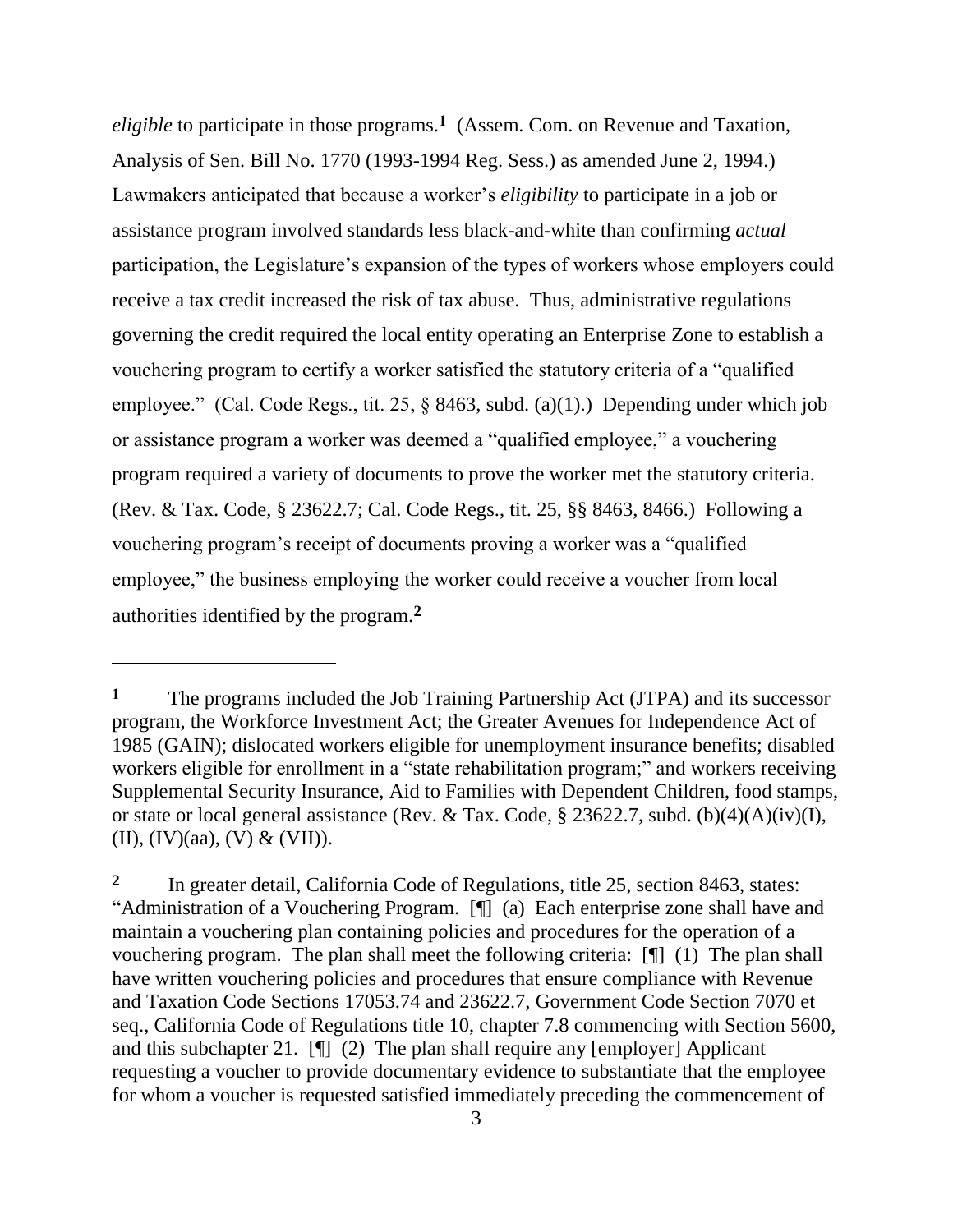Appellant Dicon Fiberoptics does business in an Enterprise Zone. Dicon alleges it complied with all requirements for earning the tax credit for employing qualified employees in an Enterprise Zone. Among those requirements, it obtained vouchers from any one of several state or local entities who certified Dicon"s employees fit within categories of workers covered by the Act. (Rev. & Tax. Code, § 23622.7, subd. (c).)**<sup>3</sup>** In November 2003, Dicon submitted a claim for refund of taxes for the taxable year ending in March 2001. Submitting vouchers showing it had employed qualified workers in the 2000-2001 tax year, Dicon sought a credit of more than \$3.6 million. Almost three years later in October 2006, respondent Franchise Tax Board (FTB) denied \$1.1 million of the requested refund. Dicon alleges FTB"s denial was improper because FTB wrongfully refused to accept some of Dicon"s vouchers. FTB demanded instead that Dicon provide the documents underlying the local agencies' issuance of the vouchers.

Dicon appealed to the State Board of Equalization, which dismissed the appeal in March 2007. Dicon thereafter filed the lawsuit at issue in this appeal. Seeking recovery of the \$1.1 million credit, Dicon alleges FTB improperly rejected its vouchers. Dicon alleges it did not have the documents FTB demanded because they related to the personal circumstances of Dicon employees that made them "qualified employees," such as a criminal record and other impediments to employment, that were private to employees and beyond Dicon"s custody and control.

FTB demurred to the complaint. It argued that Revenue and Taxation Code section 23622.7 governing the tax credit and vouchers did not vest local employment or

employment, the requirements of subdivision (b)(4)(A)(iv) of Revenue and Taxation Code Sections 17053.74 or 23622.7 as a qualified employee."

 $\overline{a}$ 

**3** Subdivision (c) of Revenue and Taxation Code section 23622.7, provides: "The taxpayer shall  $\dots$  [ $\blacksquare$  (1) Obtain from the Employment Development Department [EDD], as permitted by federal law, the local county or city Job Training Partnership Act administrative entity, the local county GAIN office or social services agency, or the local government administering the enterprise zone, a certification [commonly called a "voucher"] that provides that a qualified employee meets the eligibility requirements specified in clause (iv) of subparagraph (A) of paragraph (4) of subdivision (b)."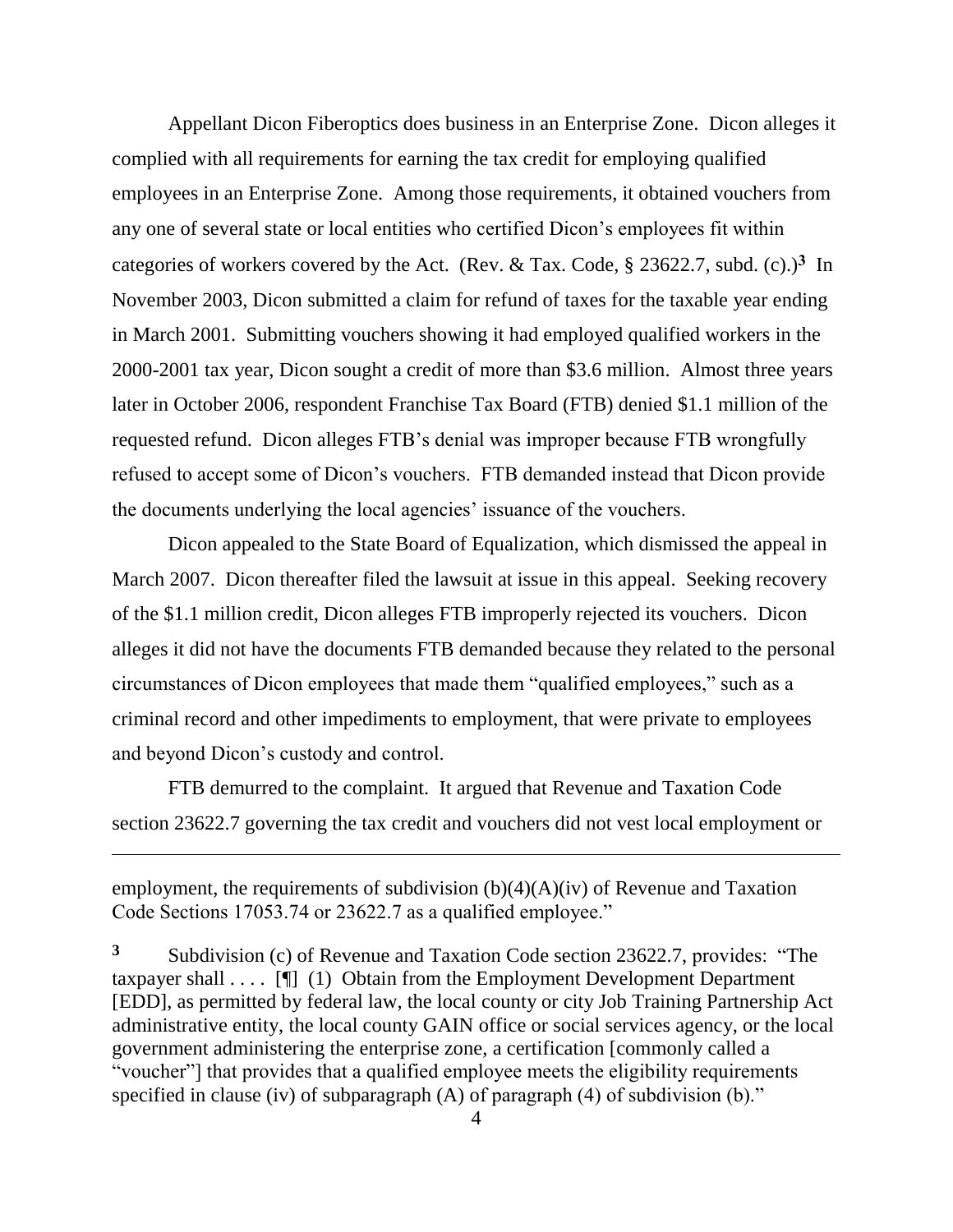social service agencies with exclusive authority to certify a worker as a "qualified employee." Thus, the statute did not obligate FTB to accept vouchers from local agencies, and did not prohibit FTB from asking Dicon for the documents on which the local agencies based their decisions. Because Dicon had not supplied the documents FTB demanded, FTB asserted Dicon failed to state a cause of action. The trial court agreed and sustained the demurrer without leave to amend. The court entered judgment for FTB, and this appeal followed.

#### **DISCUSSION**

Dicon contends the court erred by sustaining FTB's demurrer to Dicon's complaint for failing to state a cause of action. According to Dicon, the statute"s plain language vests local employment and social services agencies with sole authority to issue vouchers.<sup>4</sup> Such authority would be meaningless, Dicon reasons, if FTB could secondguess the agency by auditing the voucher. Consequently, Dicon asserts its complaint states a cause of action for a tax refund by alleging FTB lacked authority to reject its vouchers.

Dicon also contends the trial court compounded its error by sustaining the demurrer without leave to amend. According to Dicon, even if FTB had the authority to audit vouchers, the court erred in denying Dicon leave to amend its complaint to allege FTB mishandled its audit of the vouchers and wrongfully denied the tax credit.

We agree the court erred in sustaining FTB's demurrer. A complaint states a cause of action if it alleges facts that entitle the plaintiff to relief under any theory. In reviewing the trial court's order sustaining a demurrer, we disregard the complaint's legal theories and conclusions. (*TracFone Wireless, Inc. v. County of Los Angeles* (2008) 163 Cal.App.4th 1359, 1368.) Instead, we look to whether the complaint states facts that

**<sup>4</sup>** The statute also permits the state Employment Development Department to issue vouchers, but this appeal involves vouchers issued by local agencies. (Rev. & Tax. Code,  $§$  23622.7, subd. (c)(1).)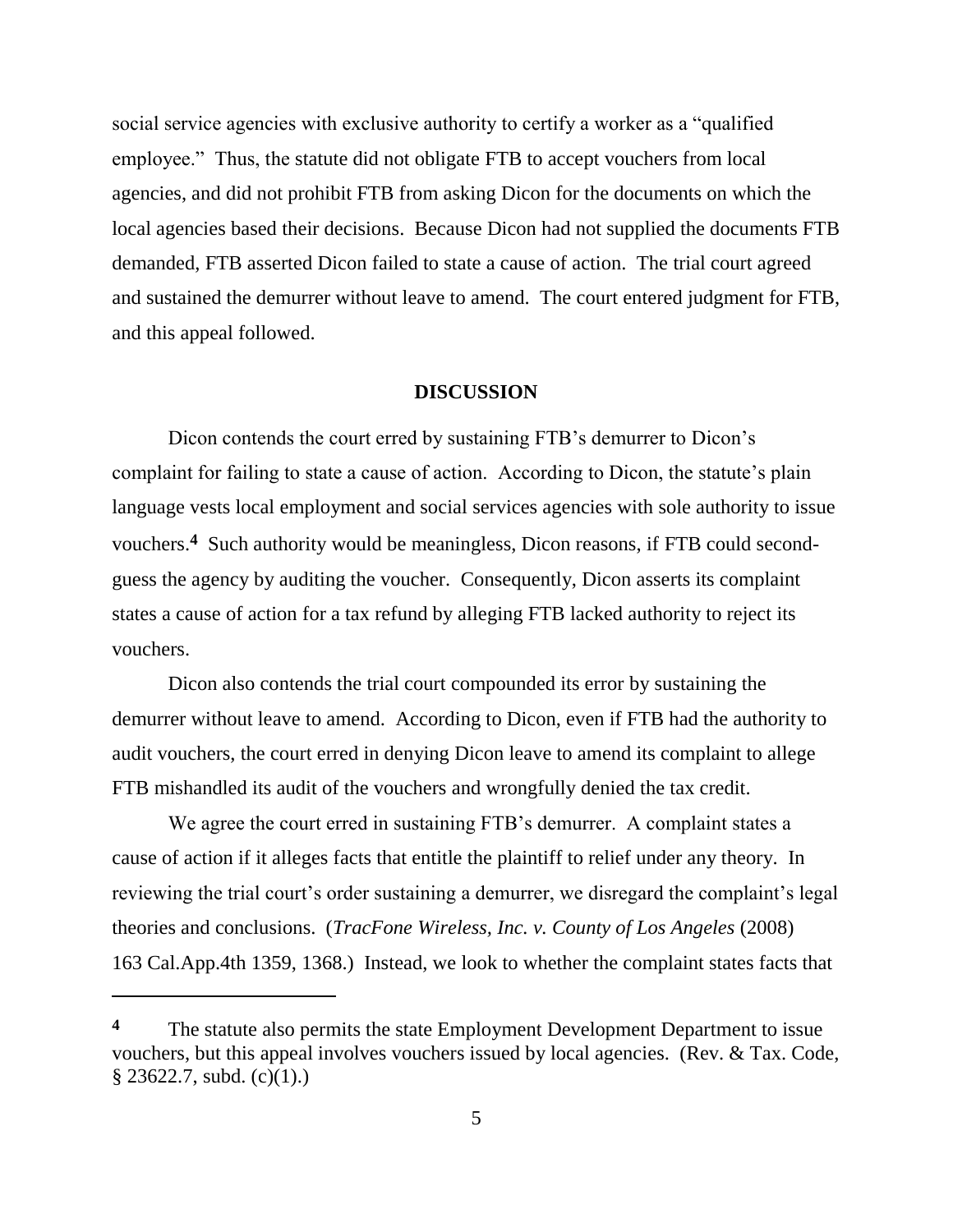support a cause of action under any theory. (*Blank v. Kirwan* (1985) 39 Cal.3d 311, 318; *Mills v. U.S. Bank* (2008) 166 Cal.App.4th 871, 884.) We know of no authority that imposes a higher pleading standard for a cause of action for a tax refund than other causes of action. (Accord *McHugh v. County of Santa Cruz* (1973) 33 Cal.App.3d 533, 544 ["The complaint in an action to recover taxes paid under protest must allege sufficient specific facts to support a conclusion that assessments complained of were excessive or invalid. [Citations.] The allegations must be liberally construed with a view to substantial justice as required under a general demurrer . . . ."].) The complaint need not establish the statute, case law, or legal rule that the taxing authority violated, but need only allege that the authority erred. (*Jibilian v. Franchise Tax Bd.* (2006) 136 Cal.App.4th 862, 866, fn. 3 [court reviewing demurrer disregards complaint"s erroneous legal conclusions].) It follows, therefore, that a taxpayer's complaint states a cause of action for a tax refund if it alleges the plaintiff paid the tax, filed a tax return, requested the refund, and the tax authority denied the refund. Here, Dicon contends FTB lacked the authority to reject Dicon's vouchers certifying Dicon's workers were qualified employees. That contention is a legal conclusion that we may disregard. For reasons we will explain, we conclude FTB may in fact audit vouchers. But even when we disregard Dicon's mistaken legal contention, its complaint nevertheless alleges facts sufficient to state a cause of action for a tax refund. Accordingly, the court erred in sustaining FTB"s demurrer.

We hold alternatively that if a cause of action for a tax refund must identify the taxing authority"s particular legal error in denying the refund, the trial court erred here in denying Dicon leave to amend its complaint. Dicon"s opposition to FTB"s demurrer requested leave to amend, and its opening brief on appeal describes the proposed amendments.**<sup>5</sup>** Those amendments allege that even if FTB had the authority to audit the

<sup>&</sup>lt;sup>5</sup> The concluding paragraph in Dicon's opposition to FTB's demurrer requested leave to amend, but did not describe the amendments Dicon proposed. Dicon"s failure to identify its amendments for the trial court does not preclude Dicon from rectifying its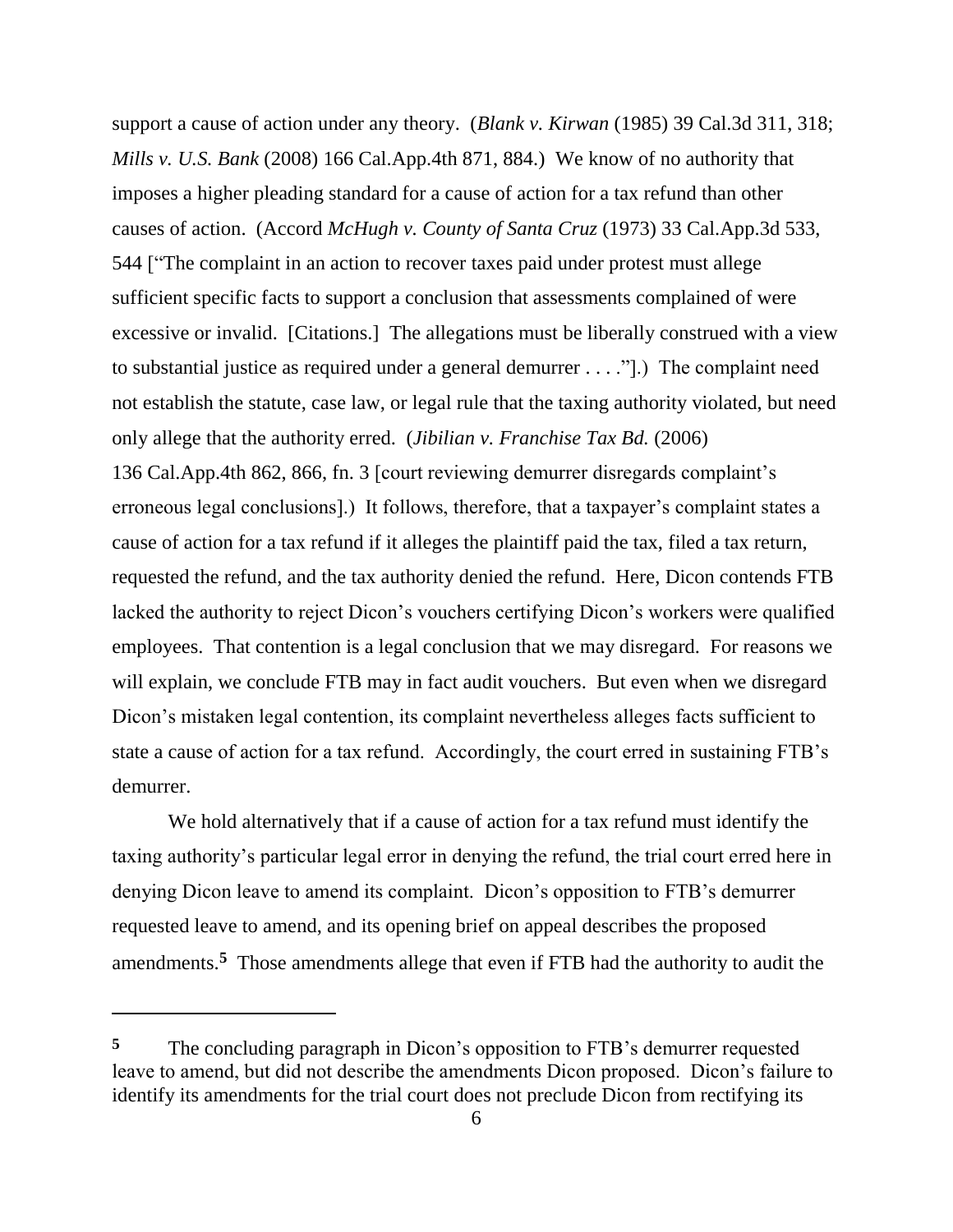vouchers, it did so incorrectly here. For example, Dicon alleges FTB applied an unlawfully demanding standard of proof in auditing the vouchers. Dicon also alleges FTB improperly refused to accept vouchers for workers whose eligibility to participate in certain economic assistance and jobs programs made them qualified employees warranting vouchers.

The trial court's error in sustaining FTB's demurrer warrants reversal of the court's judgment and remand for further proceedings. For the trial court's and parties' guidance after remand, we address the unanswered legal question looming over these proceedings: Does FTB"s authority to examine and audit tax returns permit FTB to reject a voucher issued by a local employment or social services agency?**<sup>6</sup>** FTB answers "yes." Dicon, in contrast, says a local agency's decision is binding on FTB and answers "no." Thus, according to Dicon, FTB must limit its review of vouchers to confirming Dicon in fact obtained the voucher from one of the local agencies identified in the statute; FTB may not, Dicon asserts, review the local agency"s underlying decision to issue the voucher. We hold vouchers are prima facie proof a worker is a "qualified employee," but FTB may audit such vouchers. In such an audit, FTB bears the burden of rebutting the voucher"s prima facie value, typically by proving the worker did not meet the criteria to be a "qualified employee."**<sup>7</sup>** In trying to meet that burden, FTB may not rely on the employer's failure to produce during the audit documents establishing a worker's

omission by identifying its proposed amendments on appeal. (*Lee v. Los Angeles County Metropolitan Transportation Authority* (2003) 107 Cal.App.4th 848, 854 ["regardless of whether a request therefore was made, unless the complaint shows on its face that it is incapable of amendment, denial of leave to amend constitutes an abuse of discretion"].)

**6** We asked for and received supplemental letter briefs from the parties on a voucher"s evidentiary weight in an audit and the attendant burden of proof.

 $\overline{a}$ 

**7** We do not intend our holding today to restrict FTB's audit powers, to limit the scope of the audits it conducts, or hamstring its authority to gather evidence relevant to the correctness of a tax return. Rather, we direct our holding to the *weight* FTB must give, in the absence of any other evidence, to vouchers during audits.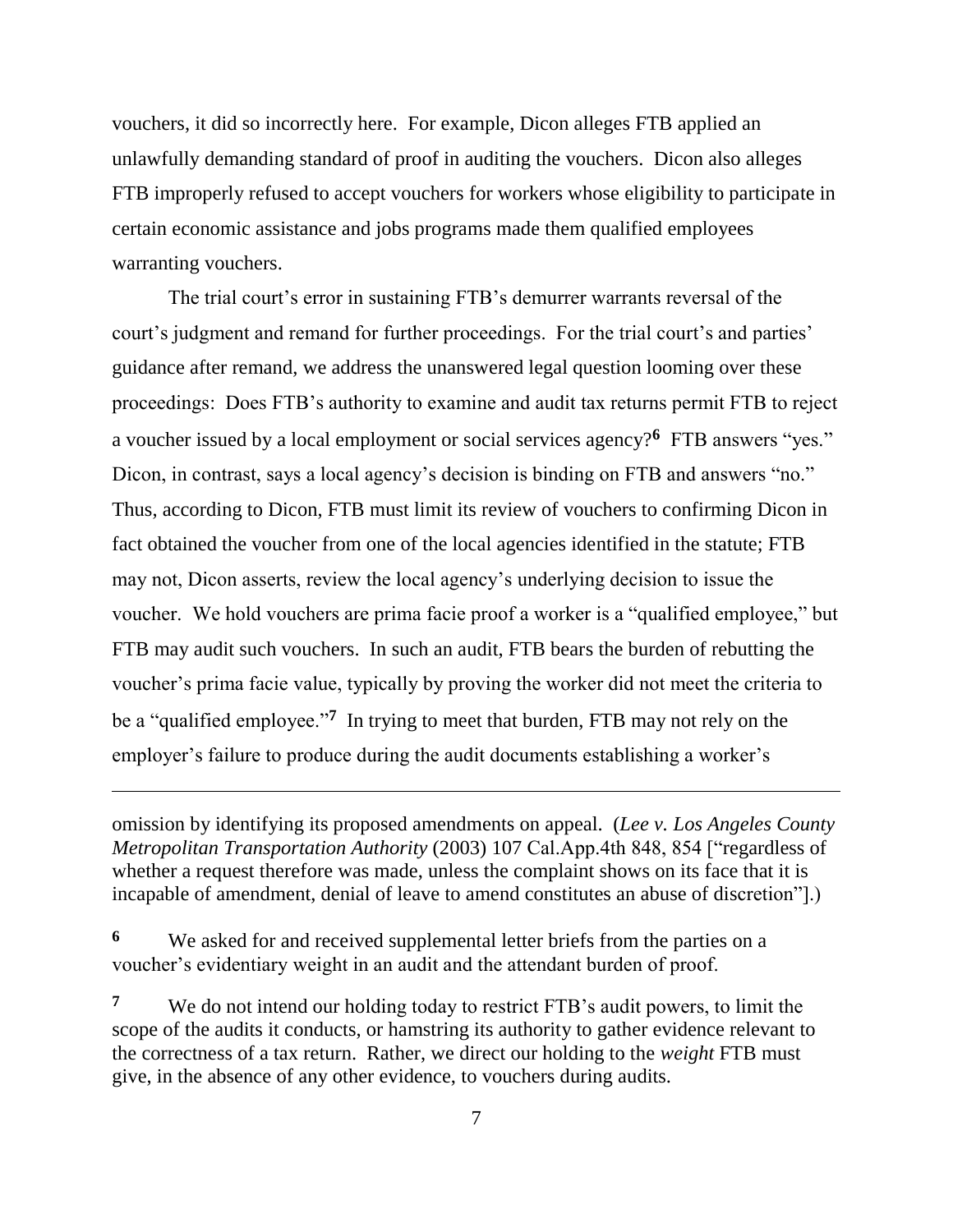eligibility to the extent regulations governing the tax credit charge the enterprise zone, not the employer, with the obligation to maintain documents of workers' eligibility.

FTB rests its assertion of authority on its powers to examine and audit tax returns. FTB asserts Revenue and Taxation Code section 23622.7"s empowerment of local employment and social agencies to issue vouchers does not override FTB"s authority to examine and audit those vouchers. Under Revenue and Taxation Code section 19032, FTB has the right to examine Dicon's tax returns for their correctness. (§ 19032 ["As soon as practicable after the return is filed, the Franchise Tax Board shall examine it and shall determine the correct amount of the tax"].) And under section 19504, FTB may demand Dicon produce documents "relevant" to FTB"s examination of the return in an audit. Section 19504 states:

"The Franchise Tax Board, for the purpose of . . . ascertaining the correctness of any return . . . shall have the power to require by demand, that an entity of any kind . . . provide information or make available for examination or copying at a specified time and place, or both, any book, papers, or other data which may be relevant to that purpose."

Dicon, on the other hand, notes Revenue and Taxation Code section 23622.7 principally mentions local entities as authorized to issue a voucher. The statute permits the following to certify a worker is a qualified employee: "the Employment Development Department . . . the local county or city Job Training Partnership Act administrative entity, the local county GAIN office or social services agency, or the local government administering the enterprise zone." From the statute's express identification of authorized entities, and particularly its focus on local ones, Dicon contends the Legislature vested only those entities with the power to issue vouchers, with a particular preference toward the issuance of vouchers by local agencies. Citing the principle that a statute's expression of some things necessarily excludes other things (*De Anza Santa*) *Cruz Mobile Estates Homeowners Assn. v. De Anza Santa Cruz Mobile Estates* (2001) 94 Cal.App.4th 890, 911, fn. 8 ["*Expressio unius est exclusio alterius*"]), Dicon concludes that the statute"s failure to mention FTB means the Legislature intended FTB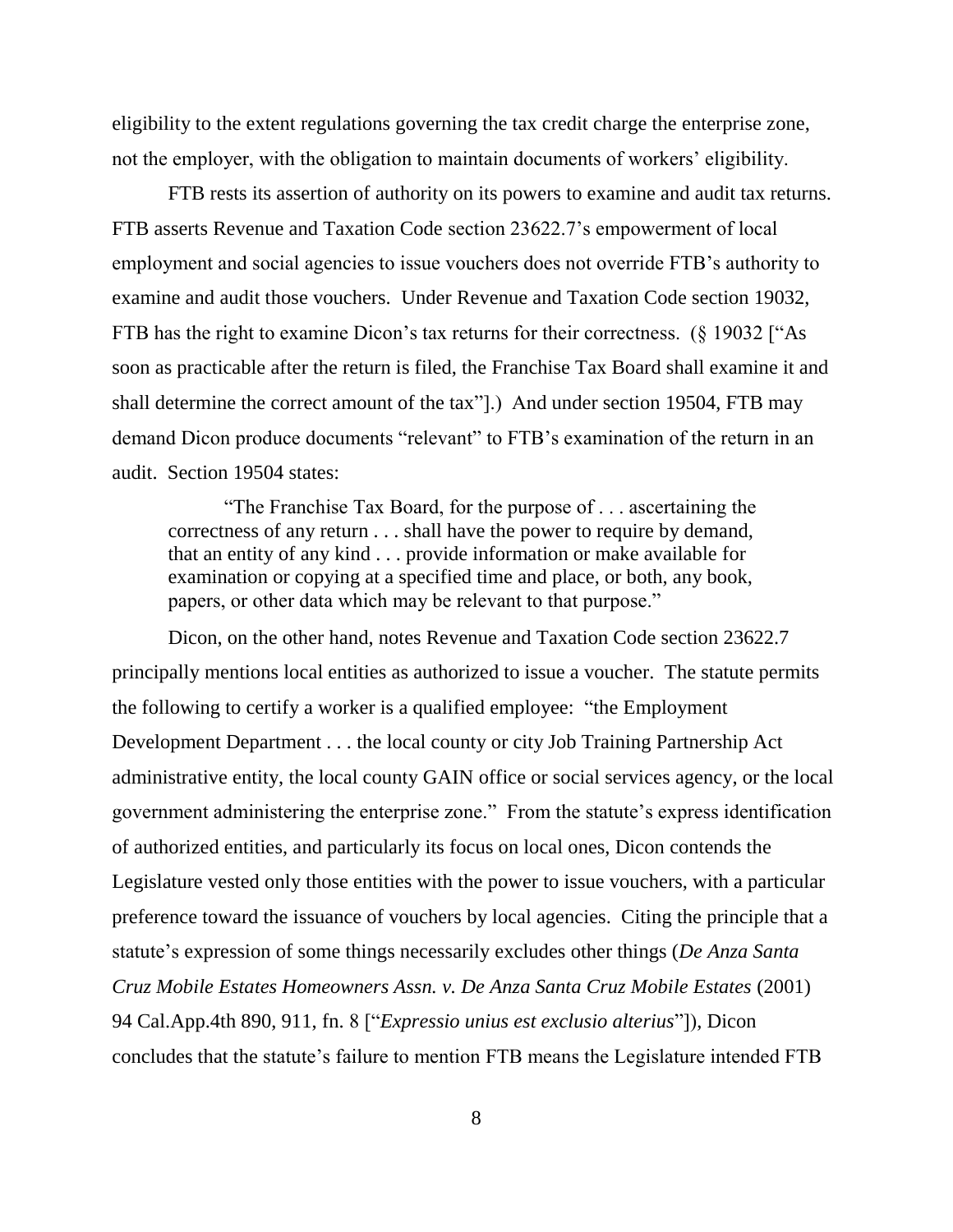to have no part in issuing vouchers, meaning FTB could not overrule or second-guess issuing agencies by auditing their decisions.

FTB answers that the statute does not explicitly say local agencies have exclusive authority over vouchers. Noting that repeal by implication is disfavored, FTB concludes that the statute"s silence about FTB preserves FTB"s customary power to examine and audit. We conclude FTB has the better argument based on public policy, the voucher's purpose, and legislative history.

Dicon reasons the Legislature authorized local agencies to issue vouchers because a worker"s status as a "qualified employee" sometimes depends on a particular Enterprise Zone's local economy and job market. For example, qualified employees include longterm unemployed workers with "limited opportunities for employment or reemployment in the same or similar occupation *in the area* in which the individual *resides*." (Rev. & Tax. Code, § 23622.7, subd. (b)(4)(A)(iv)(IV)(cc), italics added.) Qualified employees also include formerly self-employed persons who are currently unemployed "as a result of general economic conditions in the *community in which he or she resides*." (*Id.*, subd.  $(b)(4)(A)(iv)(IV)(dd)$ , italics added.) FTB asserts, however, that Dicon overstates the expertise of local agencies. FTB notes that most categories of "qualified employees" do not involve local conditions and are proven by evidence which FTB and local agencies are equally capable of reviewing. Such documents include medical reports, information from statewide jobs programs, and media reports. (Cal. Code Regs., tit. 25, § 8446.) As to this point, we conclude FTB makes the more persuasive claim.

Another reason we conclude FTB may audit vouchers is the State Board of Equalization so held in *The Matter of the Appeal of Deluxe Corporation* (Dec. 12, 2006, No. 297128) 2006 Cal. Tax Lexis 432.**<sup>8</sup>** The State Board of Equalization rested its

**<sup>8</sup>** We acknowledge agency decisions do not control our interpretation of statutes, but those decisions can help our analysis by informing us of administrative and regulatory customs and practices. (*Yamaha Corp. of America v. State Bd. of Equalization* (1998) 19 Cal.4th 1, 8.)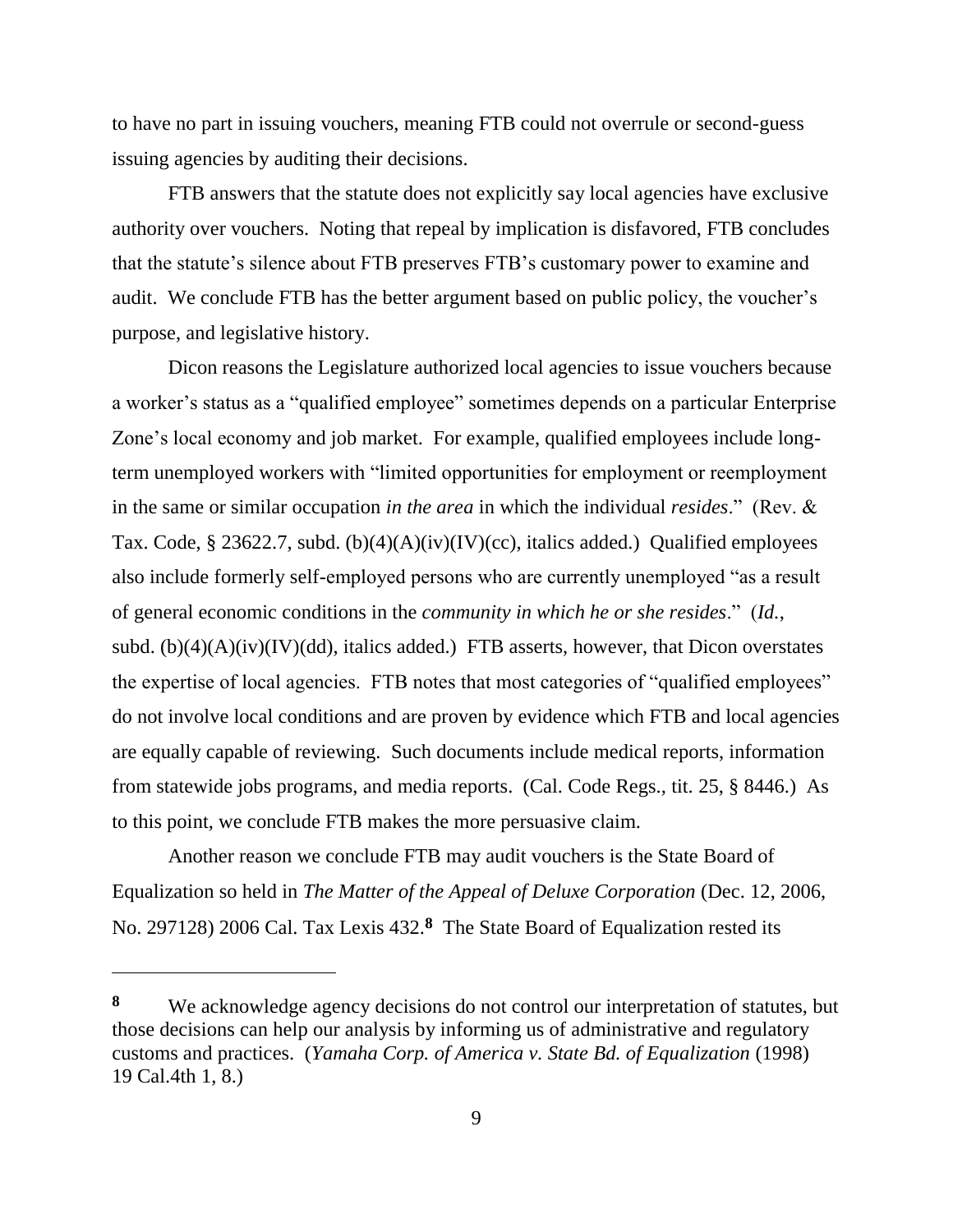holding on three points. First, the statutes granting FTB the powers to examine and audit tax returns contain broad language and do not carve out exceptions for decisions by other governmental bodies. (Rev. & Tax. Code, §§ 19032, 19504.) Second, decisions by local agencies generally do not bind state government. Finally, for a few years in the mid-1990"s, Government Code former section 7076 entitled taxpayers to request a refund of their voucher application fee if FTB rejected the voucher. (Enacted by Stats. 2004, ch. 225, § 14, p. 293 and repealed by Stats. 2006, ch. 634, § 1, pp. 210-211.) Although this refund provision existed only from mid-2004 through 2006 after Dicon had already claimed its tax credit, the provision"s existence contemplated that FTB from time to time might reject a voucher.

Dicon urges us not to draw too strong an inference from a taxpayer's short-lived right to seek a refund of the application fee. Dicon emphasizes that the right to a refund arose after Dicon had applied in 2003 for the tax credit it earned in its 2000-2001 tax year. Dicon contends that a later Legislature"s enactments do not reveal a previous Legislature's intent. Hence, according to Dicon, a later Legislature's implied ratification of FTB"s power to reject vouchers does not mean an earlier Legislature envisioned FTB having that power. In any case, Dicon notes, FTB might have any number of reasons for rejecting a voucher other than reversing a local agency"s classification of a worker as a qualified employee. For example, FTB might reject the voucher because the employer hired the worker before the state conferred Enterprise Zone status to the employer's geographical area. (See Rev. & Tax. Code, § 23622.7, subd. (b)(4)(A)(iii).) Or the employer might not merit the voucher because the worker did not work enough hours for the employer. (*Id*., subd. (b)(4)(A)(i), (ii).) Among the prerequisites for a voucher, local agencies judged only one of them – whether a worker was a "qualified employee." (*Id*., subds. (b)(4)(A)(iv), (c)(1).) We pay heed to Dicon's caution against placing undue emphasis on the right to seek a refund. We do not, for example, deem the right to be dispositive. Nevertheless, it weighs, along with the other factors we cite, in FTB"s favor.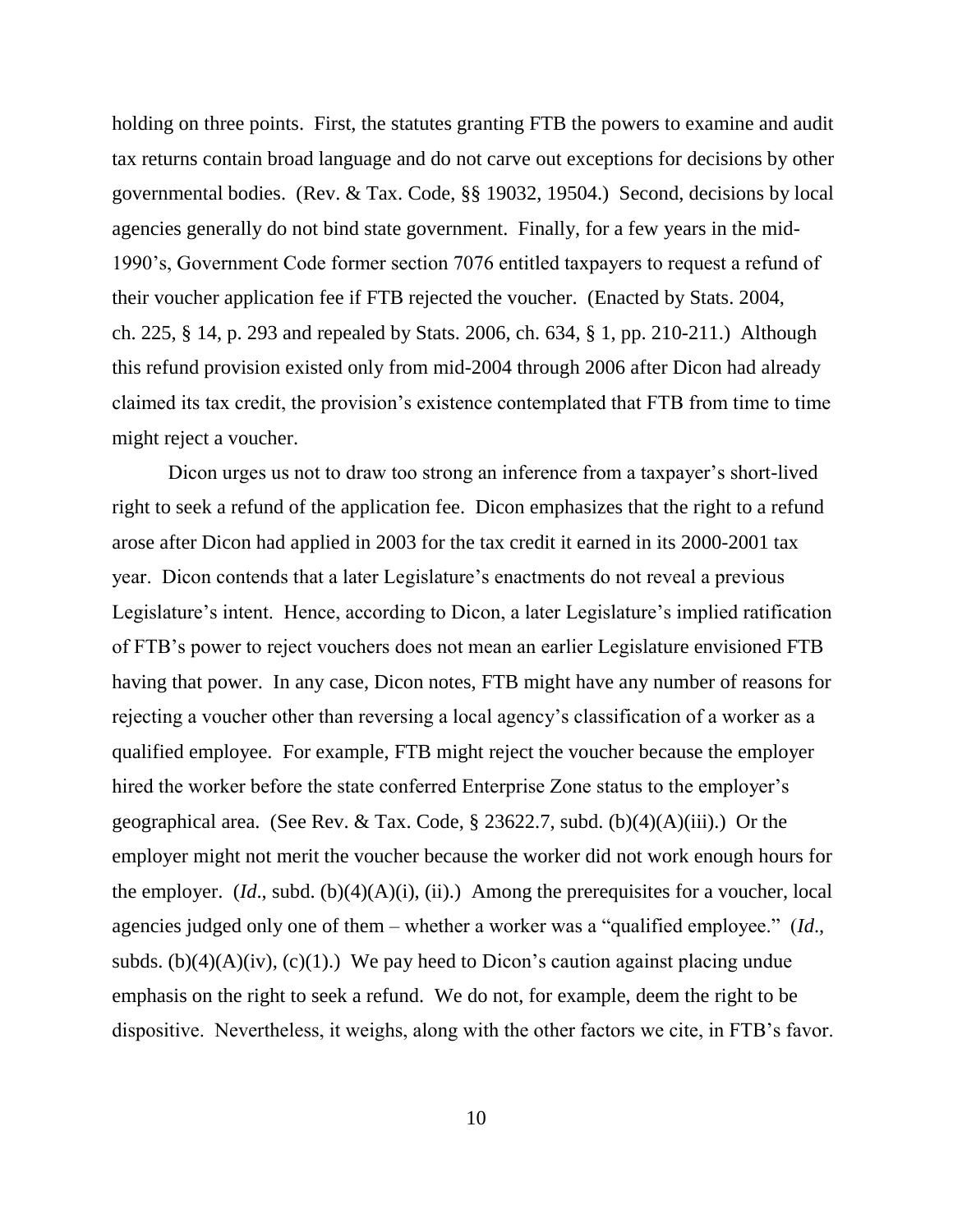Dicon asserts *The Matter of the Appeal of Deluxe Corporation* deserves little weight because the decision does not discuss the State Board of Equalization"s ruling of *In the Matter of the Appeal of Robert J. and Vera Cort* (May 21, 1980) 1980 WL 4984. We find the failure of *Deluxe Corporation* to discuss *Cort* is not fatal to *Deluxe Corporation*"s analysis because the decisions are distinguishable. In *Cort*, tax law prohibited a landlord operating substandard rental property from deducting his business expenses. A property"s substandard designation came from state or local housing agencies. (Rev. & Tax. Code, § 17274, subd. (b)(1)(A), (B); *Cort*, 1980 WL 4984, \*2.) A substandard designation was binding on FTB, which could not review the housing agency"s decision. *Cort* is distinguishable because a property"s designation as substandard presumably followed an actual (or at least the right to) adjudicatory hearing in which the landlord could challenge the designation. Having been tested in an adversarial proceeding, the substandard designation was likely reliable and worthy of deference. Here, in contrast, no adversarial proceeding likely preceded a local agency"s award of a voucher. Thus, the voucher deserved much less weight before FTB than did the substandard housing designation in *Cort*.

Although we hold FTB may audit a voucher, we conclude from the statutory framework governing vouchers that they are prima facie evidence an employee is a qualified worker. As prima facie evidence, a voucher shifts to FTB the burden of demonstrating an employee is not a qualified worker for which no voucher should have issued.**<sup>9</sup>** We conclude FTB properly bears this burden for several reasons. First, an

**<sup>9</sup>** Noting that the Legislature understands the principle of prima facie evidence (see, e.g., Rev. & Tax. Code, § 7058 [notice of assessment is "prima facie evidence" of regularity of assessment proceedings]), FTB contends the Legislature"s failure to use the phrase "prima facie" in Revenue and Taxation Code section 23622.7 means the Legislature intended no such value for the vouchers. We think legislative oversight is the most likely explanation for the statute's silence about the voucher's evidentiary weight. If, however, we have incorrectly deduced what the Legislature would have enacted if it had directed its attention to the matter, the Legislature is free to correct us by amending the statute to make its intention clear.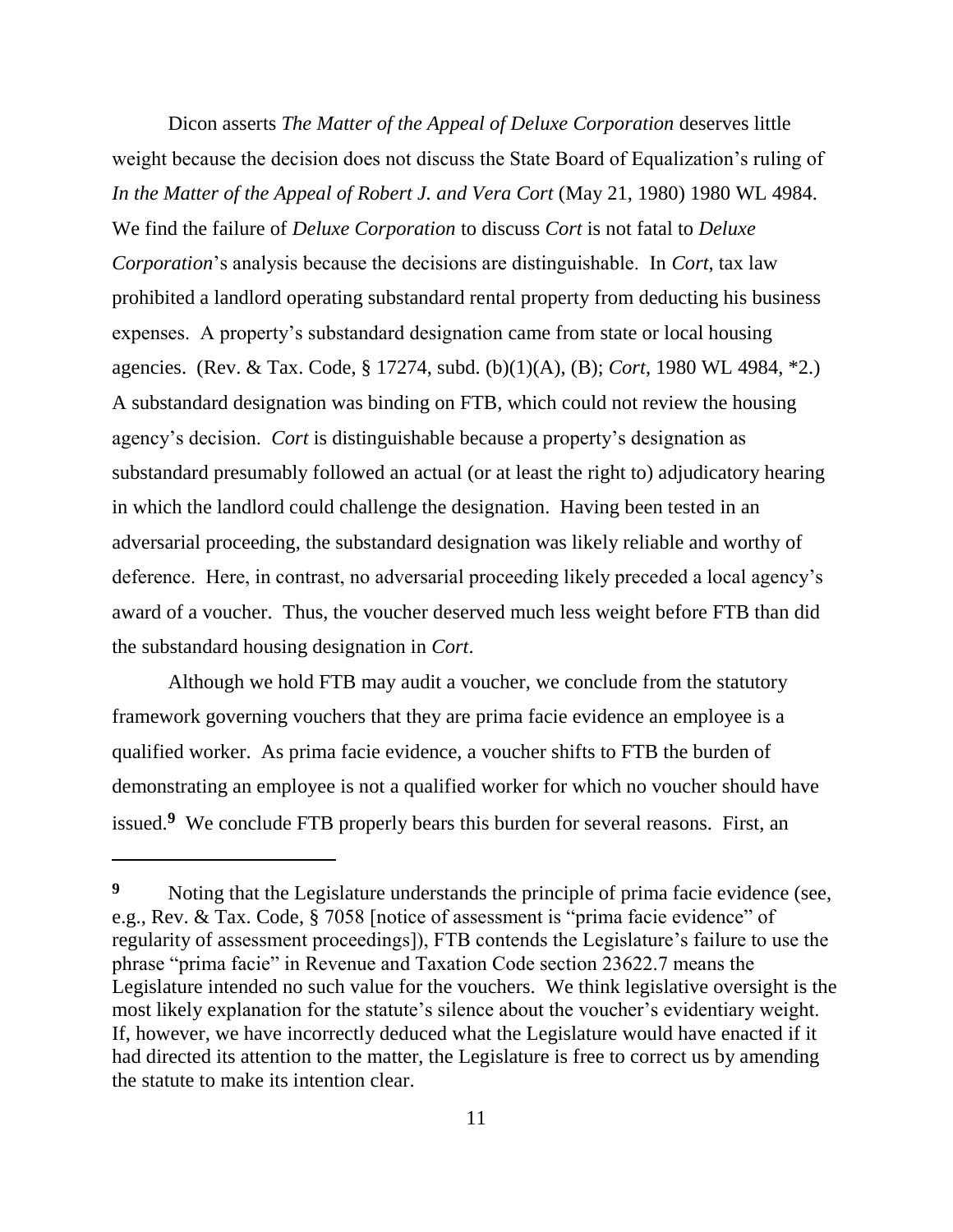employer who submits a voucher to FTB has followed the statute's requirements to (1) obtain a voucher from any one of several agencies identified in the statute, and (2) present the voucher to FTB. The employer"s compliance with the statute ought to count for something. Second, the documents supporting a worker"s certification as a "qualified employee" are not ordinarily within the employer"s custody and control, either when initially applying for a voucher from the local agency, or possibly years later during an FTB audit. Surveying the types of workers entitled to "qualified employee" status, we note that many categories involve disadvantaged workers for whom the impediments to employment involve conditions that are potentially embarrassing to a worker, such as limited literacy and criminal convictions. Documents proving such employment obstacles are not readily shared between worker and employer, especially not years later during an audit. Indeed, the statute does not require the employer to retain the documents supporting a worker's designation of "qualified employee" and administrative regulations require only the Enterprise Zone manager to keep the documents.**<sup>10</sup>** (Cal. Code Regs., tit. 25,  $\S$  8463, subd. (a)(3).) FTB appeared mindful of workers' privacy concerns when it drew the Legislature's attention to FTB's desire to minimize intrusive record keeping by an employer. FTB told the Legislature:

"The vouchering process serves numerous functions for all parties affected, including the taxpayer, FTB, and DHCD, such as:  $[\n\mathbb{T} \dots \mathbb{T}]$ 2. Provides an up-front verification process for taxpayers regarding the determination of whether a potential employee is a 'qualified employee.' [¶] 3. Minimizes intrusiveness into the employee"s personal life and provides confidentiality for the employee since the agency that administers the public assistance program is the one that issues the voucher. [¶] 4. Allows the employer (taxpayer) to retain less documentation to support a claim that an employee is a "qualified employee." " (Cal. Franchise Tax Board, analysis of Sen. Bill No. 1097 (2003-2004 Reg. Sess.) Aug. 18, 2004, as amended July 27, 2004, p. 3, emphasis added.)

**<sup>10</sup>** Because the statute imposes no duty on the employer to maintain the relevant documents, an adverse inference does not arise from the employer's retention of only the voucher while discarding documents it is not obligated to retain.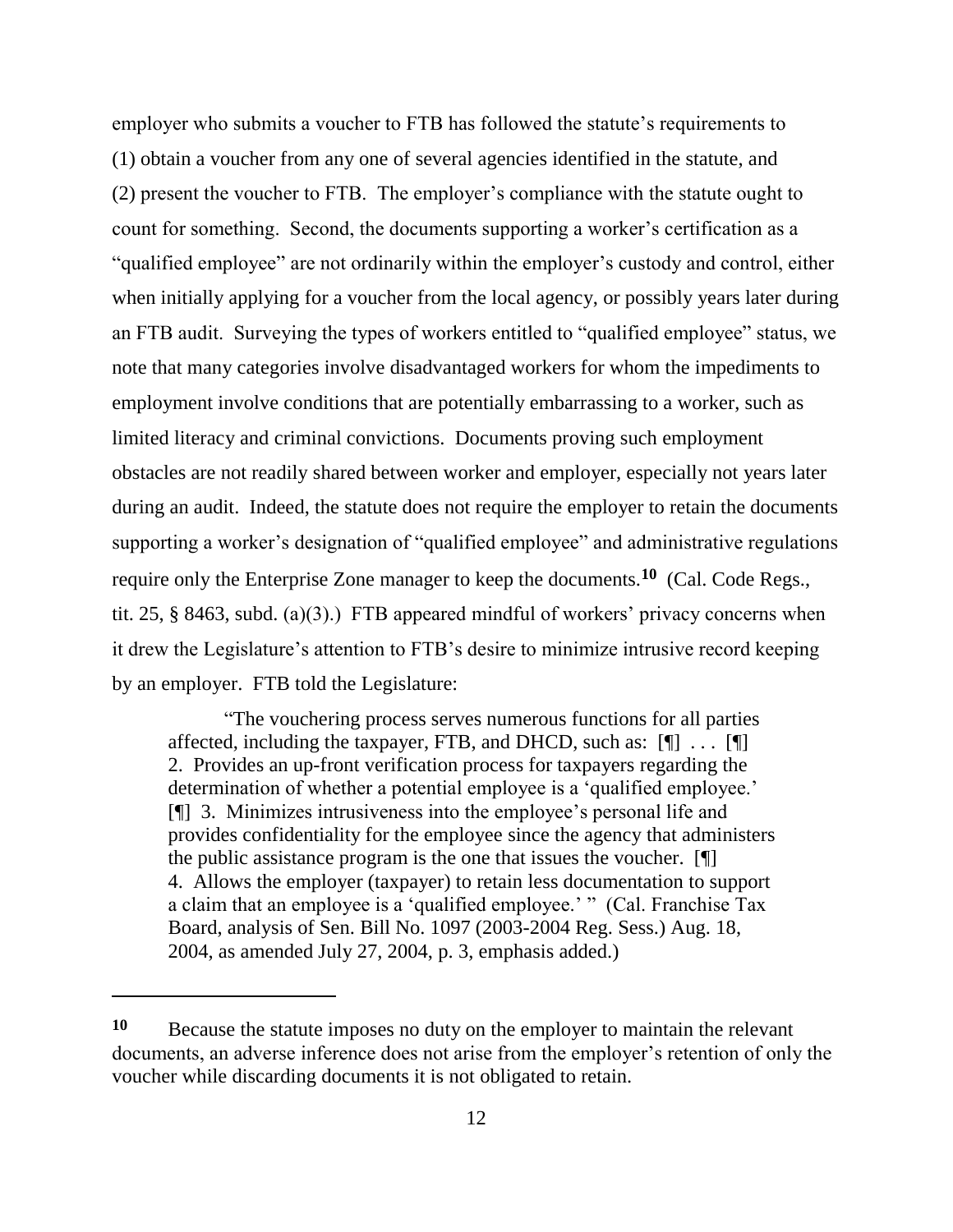Another reason to extend prima facie status to a local agency"s voucher is to promote the tax credit"s purpose of encouraging employers to hire disadvantaged workers. The employer ordinarily has some reassurance of receiving the credit if it knows after having received a voucher that FTB bears the burden of proving the voucher was unjustified. If FTB may reassess perhaps years later a worker's status as a "qualified" employee," the employer has less confidence in receiving a credit, particularly if the employee no longer works for the employer. Reducing an employer's confidence in receiving the tax credit is a disincentive to hiring a disadvantaged worker, thereby undermining the reason for the Enterprise Zone.

A third reason for granting prima facie status to a voucher is FTB told the Legislature that local agencies ought to shoulder the laboring oar in issuing vouchers. Commenting on voucher programs, FTB stated public inquiries about certification of employees under such programs risked increasing FTB"s workload. FTB informed the Legislature that local agencies responsible for issuing vouchers were familiar with matters involving certification – one of the arguments Dicon makes in support of a voucher"s prima facie value. Thus, FTB told the Legislature, FTB intended to direct to local agencies all inquiries about vouchers. FTB stated:

"Although [FTB] does not administer the determination and certification of employees as eligible under the jobs programs criteria, [FTB] staff is required to explain the criteria in forms and instructions and respond to taxpayer inquiries regarding the qualification and certification of employees. Thus, [FTB] staff is concerned that undefined terms, such as "economically disadvantaged individual" and "dislocated worker," could cause disputes regarding whether an individual is a qualified employee. [¶] However, Trade and Commerce Agency and EDD staff have indicated that these definitions are understood by those familiar with the TJTC [Targeted Jobs Tax Credit], JTPA, and GAIN programs and those responsible for certifying the employees. [¶] If questions regarding these definitions arise, [FTB] would refer all taxpayer questions regarding determination and certification of employees to the certifying agencies. This would likely increase the workload for those agencies." (Cal. Franchise Tax Board, summary analysis of Sen. Bill No. 2023 (1995-1996 Reg. Sess.) Sept. 6, 1996, as amended Aug. 31, 1996, p. 6.)